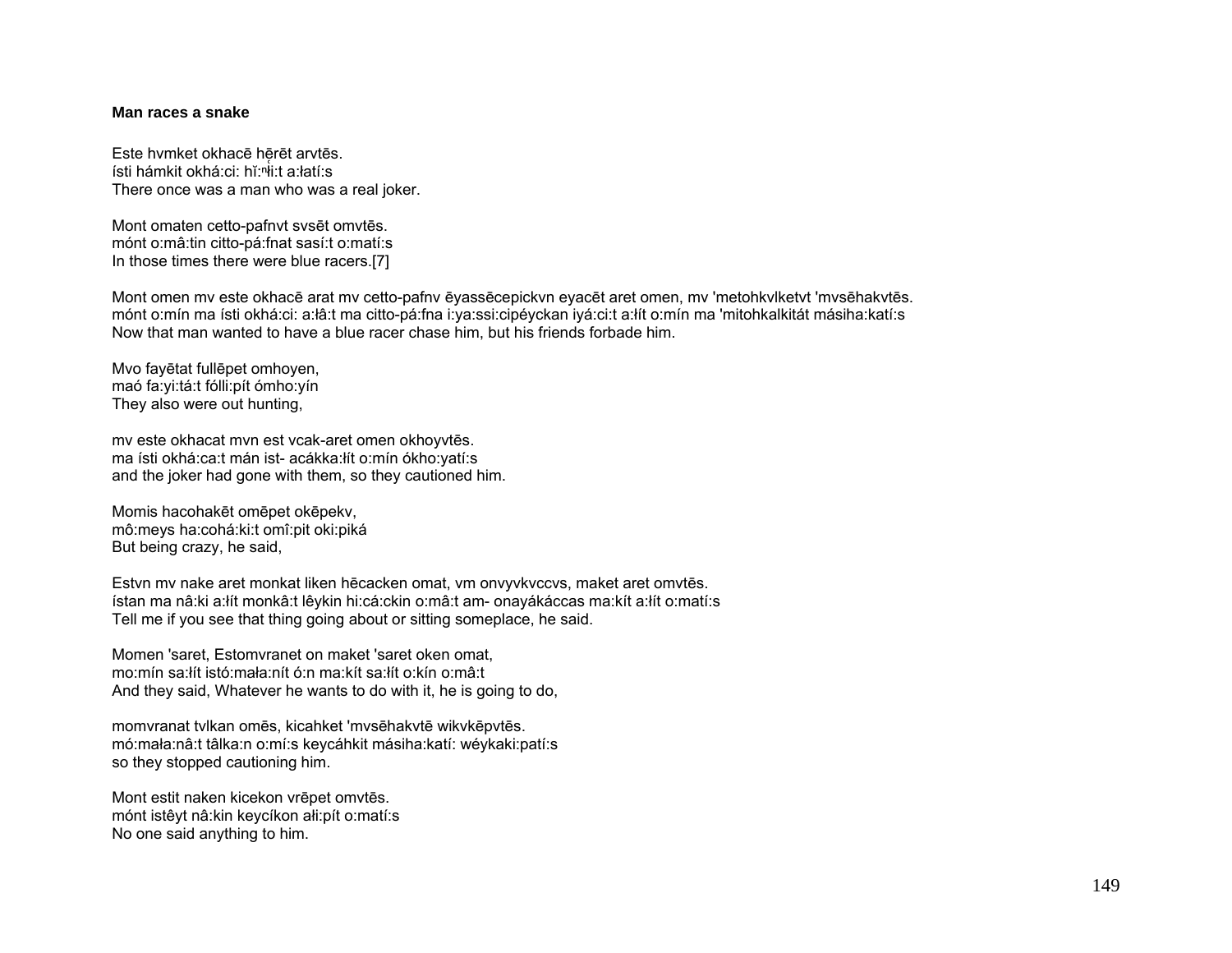Momis myn komēpē hēret vrēpet okēpet onky. mô:meys mán ko:mî:pi: hĭ:ʰłit ałi:pít oki:pít onká But he really wanted it badly,

mvn 'sēnaoricēt arē monkvtet... mán si:na:ołéyci:t a:łí: mônkatit so all his efforts were to make it happen...

Mv fayvlke fayē fullakvtē yvtelokaket estomē fullat onvyaket omen, ma fa:yâlki fa:yí: fólla:katí: 'yatiló:ka:kít istó:mi: follâ:t onáya:kít o:mín The hunters came in from hunting and were telling about their hunt,

tak-vpohoken ayen hvmket okat, takkapo:hô:kin a:yín hámkit o:kâ:t and as they sat around, one hunter said,

Vne tat nake hecvkot arit omvyisan, aní -ta:t nâ:ki hicáko:t a:łéyt o:mayêysa:n I didn't see a thing,

cetto-pafnvt liken hehcis maket onayen... citto-pá:fnat lêykin híhceys ma:kít ona:yín but then I came upon a blue racer sitting there, he told them...

Mv este mvn pohetv yacat elēpē ont takliket oman ohken... ma ísti mán pohíta yâ:ca:t ili:pí: ônt taklêykit o:mâ:n óhkin The joker had been sitting around dying to hear that...

Momusen, Estvmin liket on omat lvpkēn rvm onvyaks, maket vrēpen... mô:mosin istamêyn lêykit ó:n o:mâ:t lápki:n 'łam- onayáks ma:kít ałi:pín Quickly, he said, Hurry and tell me where it was...

Kos! Mvtis em vsēheyēt ont omis, ēmet momēn eyacēpat okēpētok 'svpehyet rem onvyaks. 'Saret ē esepicekvs, kós matĕy<sup>ⁿ</sup>s im- asĭ:<sup>ⁿ</sup>hiyi:t ónt o:mêys í:mit mó:mi:n iya:cî:pa:t oki:pí:to:k 'sapíhyit 'łim- onayáks sa:łít i: isipéycikas No! Even though we warn him, he still wants to do what he wants, so take him and show him. Let him get himself caught,

kicaket... kéyca:kít they said...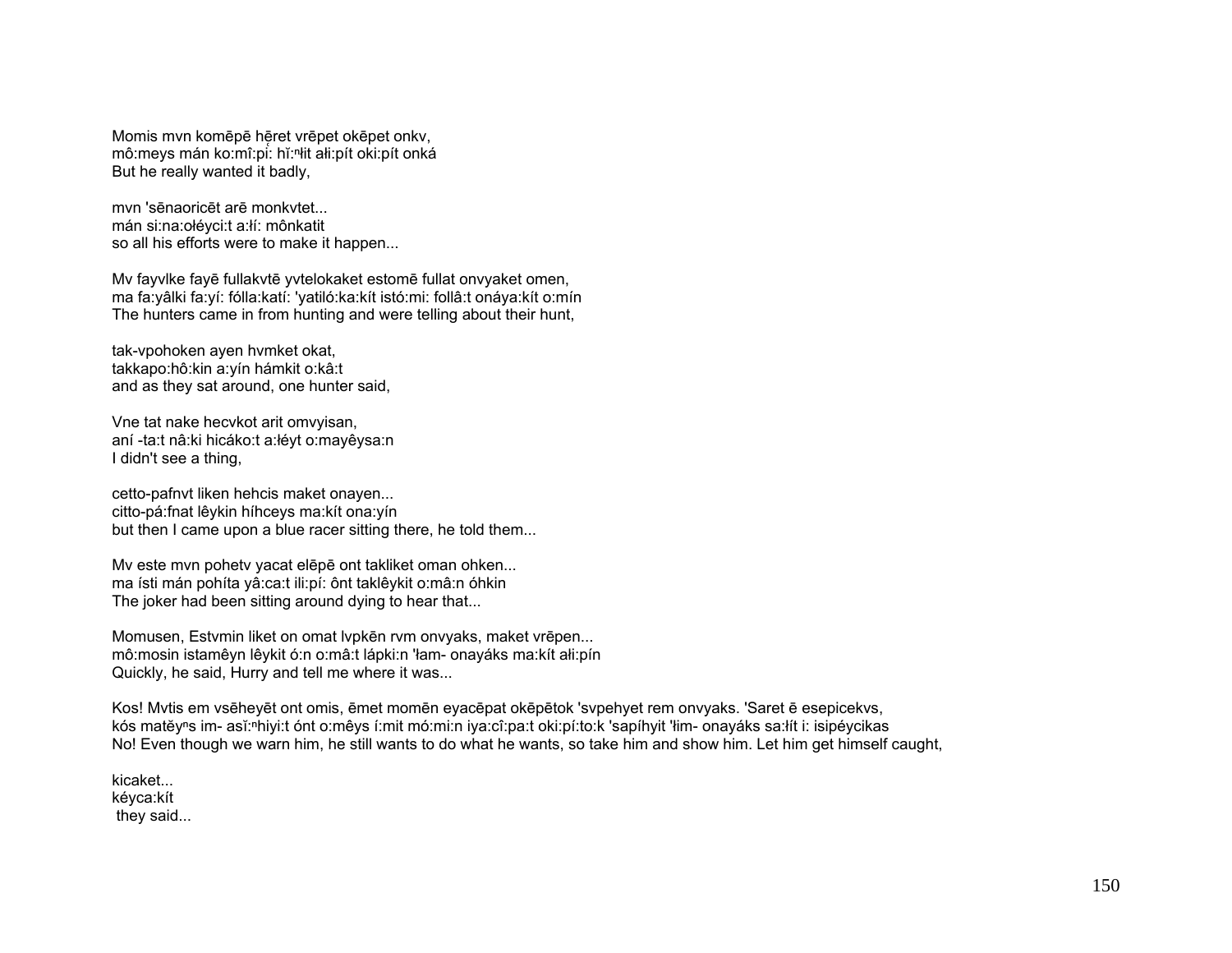'Senhomēcakat sasen, sinhomicâ:ka:t sâ:sin There were some who were aggravated with him,

momen momvrē eyacekat saset omis, mo:mín mó:máłi: iyá:cíka:t sâ:sit o:mêys and there were those who didn't want it to happen,

momis hvtvm estomēcen hecetv eyacateu sasvtēs. mô:meys hatâm ístomi:cín hicíta iyâ:ca:tió sâ:sati:s yet there were also those who wanted to see what he could do.

[new paragraph]

Mont mv cetto hēcē arat tat esayvtēs. mónt ma cítto hi:cí: â:ła:t -ta:t isa:yatí:s So the one who'd seen the snake took him.

Estvn mv cetto likēt omat onvyvranat ayvtēs. ístan ma cítto léyki:t ô:ma:t onáyała:nâ:t a:yatí:s He went to show him where the snake was.

Momen mvn okēpekv mv este tat afvckē tatēs. mo:mín mán oki:piká ma ísti -ta:t a:fácki:-tá:ti:s And because this is what he wanted, the man was very happy.

[new paragraph]

Mont echv-kotaksen ocepēt omvtēs. mónt icha-kotáksin o:cipí:t ô:mati:s Now he had a bow.

Momet rēu sulkēt vpvkēn omvtēs. mo:mít łí:ó sólki:t apáki:n ô:mati:s And he had many arrows with it.

Mont mv cetto likat ervwolicēn omat, hvte eroricēko monken, em etetakehpin, eroh-vpeyeyvrēs maket omen, mónt ma cítto lêyka:t iłáwoleycí:n o:mâ:t hatí iłołéycí:ko: mônkin im- itita:kíhpeyn iłohhapíyiyáłi:s ma:kít o:mín When we get close to where the snake is, just before we get there, let me get ready, and then we'll go on, he said,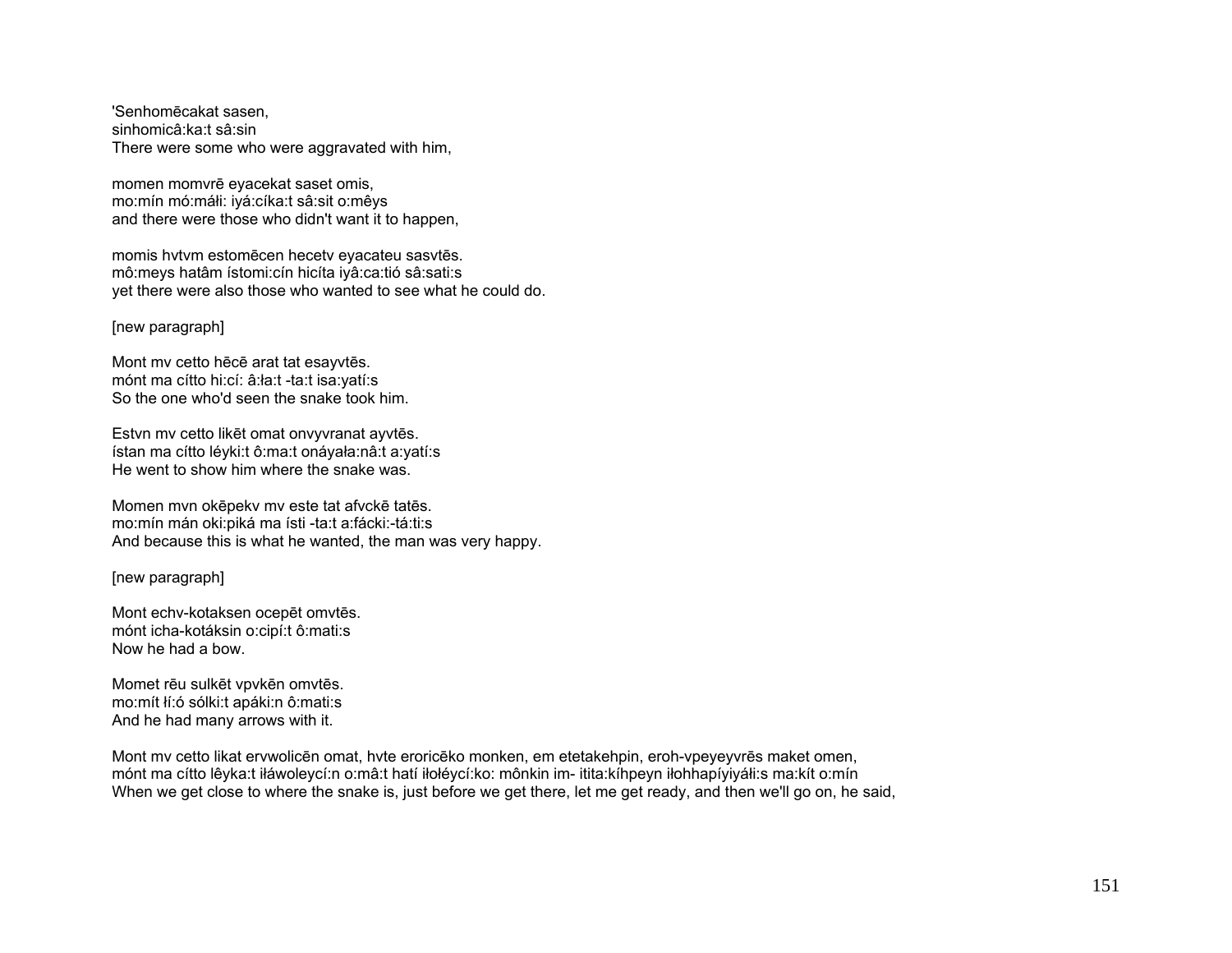mvn em ehakēt es fullet onkv. mán im- ihá:ki:t ís- follít onká because they were waiting for him.

Mv cetto likat ervwolicet omen... ma cítto lêyka:t iłáwoleycít o:mín They were getting close to where the snake was...

Yvmv tut omēpis, kicet omhoyen... yamá -tot omi:pêys keycít ómho:yín It was right along here, he said to him...

Momusen mon omat, em etetakehpin omvkēts, maket omen, 'mehahoken... mô:mosin mó:n o:mâ:t im- itita:kíhpeyn o:makí:ts ma:kít o:mín 'miha:hô:kin Then, if so, let me get ready, he said, and they waited...

Vrē̞pet em etetahket: ałĭ:"pit im- ititáhkit He got ready:

Tokvs ca! ē̞ maket vrēpen... tókas câ: í:<sup>n</sup> ma:kít ałi:pín Now! he said to himself as he went about...

Momusen oh-vpēyvtēs. mô:mosin óhhapi:yatí:s Then they went to [the place].

Mon vpēyet ervwolēn eroricen, mó:n api:yít iławolí:n iłółeycín And as they got closer,

Mvn omis, kicet rem onahohyen... mán ô:meys keycít 'łimona:hóhyin That's where it was, they told him...

Momusen, Mon omat enletkvranit omis, maket aret, oh-ayat, ayet eroren, mô:mosin mó:n o:mâ:t inlítkała:néyt o:méys ma:kít a:łít óhha:yâ:t a:yít iło:łín Well, all right, then. I'm going to run from it, he said, and went toward it until he was there,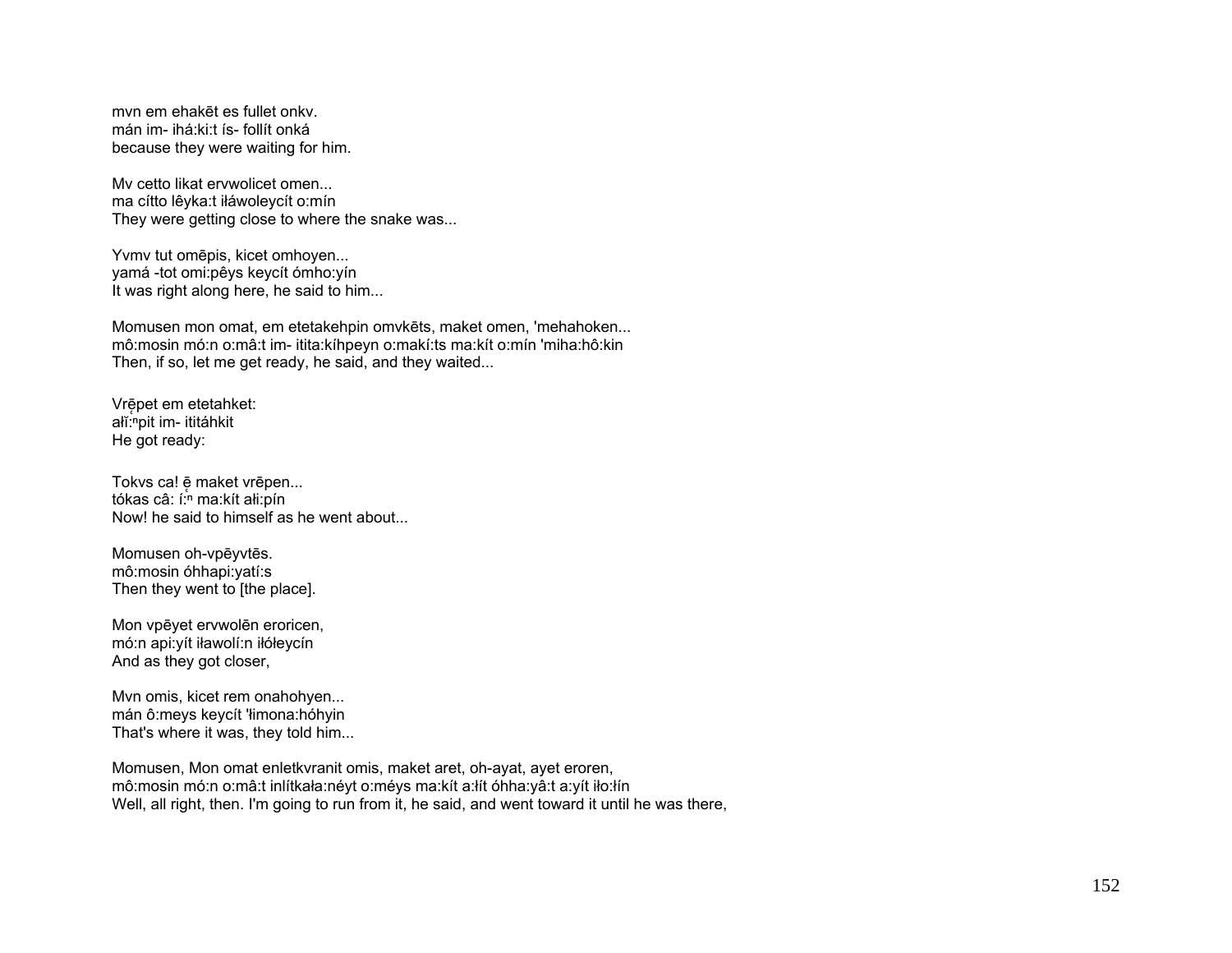mv cetto likat rvwolēn eroret, erem pahiken... ma cítto lêyka:t 'ławolí:n iło:łít iłimpa:hêykin and being very close to where the snake was, he whooped...

Moman vtēkusen, mv cetto tat, mvn komepvtēt likēpet oman ohken... mo:mâ:n atĭ:<sup>ⁿ</sup>kosin ma cítto -ta:t mán ko:mipáti:t leykî:pit o:mâ:n óhkin As soon as he did, the snake was sitting ready for something like this...

Momusen mv cetto tat mv este asiyen, mô:mosin ma cítto -ta:t ma ísti a:sêyyin Then the snake chased the man,

mv este tat mvn okvtētok, enletiken 'svhoyat... ma ísti -ta:t mán ô:kati:to:k inlitêykin 'sahô:ya:t and because the man had wanted this, he began to run from it [with the snake following]...

Mv este tat pohkusat pihket sumkat... ma ísti -ta:t póhkosa:t peyhkít somkâ:t The man could barely be heard whooping, then fading in the distance...

Hvtvm pihket eratvcokat hēckusen, pihket hoyanen omat, hatâm peyhkít iła:tacóka:t hî:ckosin peyhkít hoya:nín o:mâ:t As he returned, he would be whooping as he came into sight and would run past,

vcewē haken mv este yayat mahusan ohhueret mv cetto tat estvmahet lekvkappet wakket hoyanen... acíwi: ha:kín ma ísti yâ:ya:t má:hosa:n ohhôyłit ma cítto -ta:t istamá:hit likáka:ppít wâ:kkit hoya:nín and after a long time, exactly where the man had passed, the great, shining snake went by...

My esteu pihket myo hoyanen, eswelykēpet omusymmyliken, ma ístió peyhkít maó hoya:nín iswiláki:pít ômosă<sup>n</sup>mmalêykin The man kept whooping as he passed by, and after they did this a long time,

momusen mv este tat vwolicē hēret mv cetto tat eshoyanē haken eshoyvnhoyvtēs. mô:mosin ma ísti -ta:t awoléyci: hǐ: Nit ma cítto -ta:t íshoya:ní: hâ:kin ishoyánho: yatí:s the snake began passing by right behind the man as they went by.

Momis mv este tat estomēs konko ont -- enhomahtet 'svrēpet ont omis, mó:meys ma ísti -ta:t istó:mi:s kónko: ônt inhomáhtit sáłi:pít ónt o:mêys But the man didn't care--he was in the lead as they went,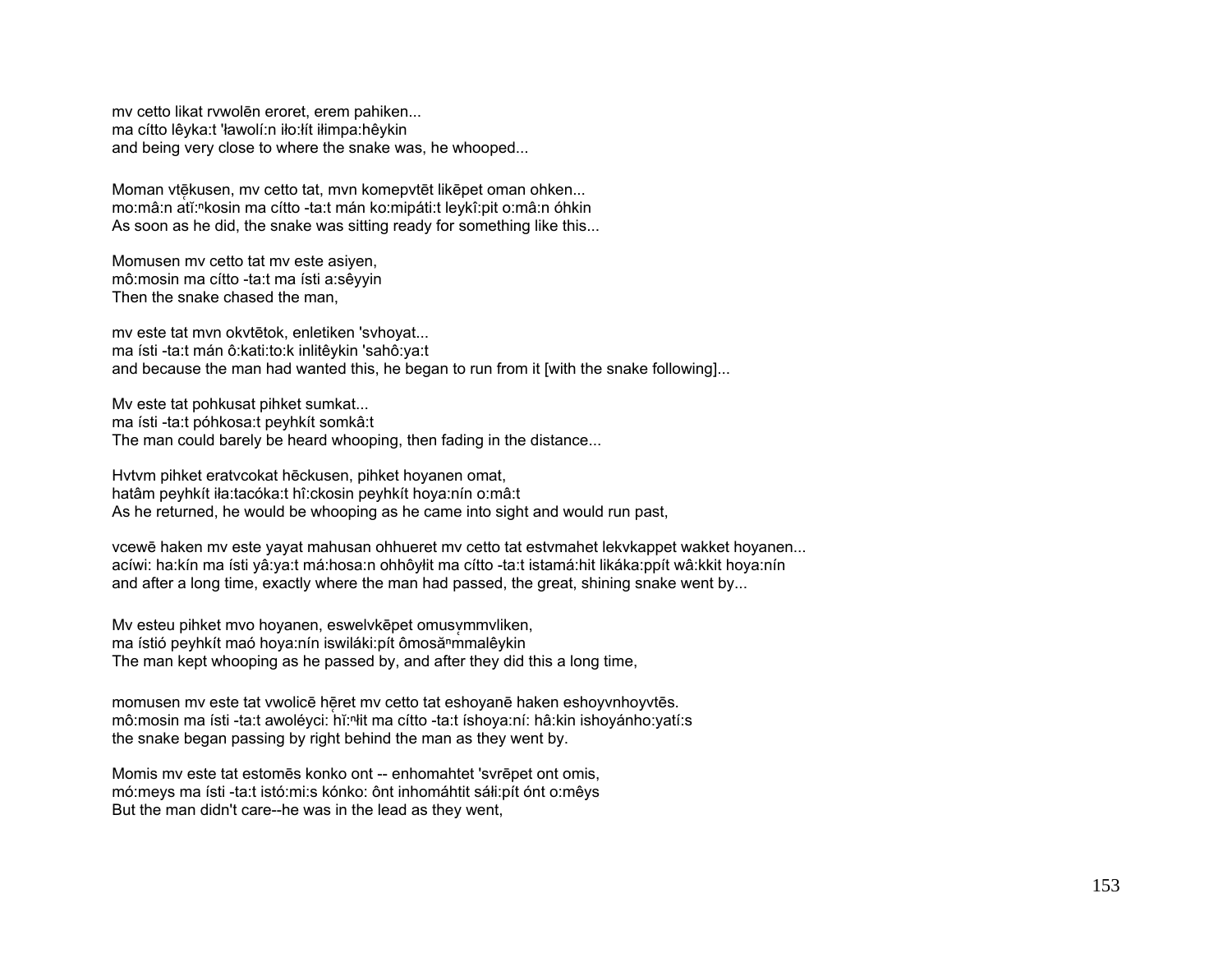mv cetto mit mv esten vwolicē hēret eshoyanvtēs. ma cítto mêyt ma ístin awóleycí: hĭ:ⁿłit íshoya:natí:s but the snake was getting very close to the man as they passed by.

[new paragraph]

Momen vyusymmvliken, mo:mín ayosăⁿmmalêykin They kept this up until finally

mv este tat momusen eto tis tulkvtē toheksē tis wakkvnto oman, mvn hecepēt mv este aret omēpvtet, ma ísti-ta:t mô:mosin itó -teys tolkatí: tohíksi: -teys wa:kkánto: ô:ma:n mán hicípi:t ma ísti a:łít omî:patit [they came to where] the man had earlier spotted a tree that had fallen down and was lying there as if propped up,

momusen mv cetto tat cakkētt omen, mô:mosin ma cítto -ta:t cákkí:tt o:mín and because the snake was catching up with him,

momusen mv este tat mv eto toheksan retohtaskvtēs. mô:mosin ma ísti -ta:t ma itó tohíksa:n 'łitóhta:skatí:s the man jumped over the fallen tree.

Mont mvn 'mehaken--mv cetto tat mvn roret onkv, esvranē tvlkē 'sem mont, mónt mán 'mihâ:kin ma cítto -ta:t mán ło:łít onká isáła:ní: tálki: sim- mônt Then he waited--the snake came thinking

mv cetto mvo, matvpont ervwvlapket on omis... ma cítto maó ma:tapô:nt iłáwala:pkít ó:n o:mêys it would catch him, and crossed over the tree the same way...

Mv este mv eto toheksan elecvn raropottehpen, ma ísti ma itó tohíksa:n ilícan ła:łopo:ttíhpin The man came back through under the fallen tree,

hvtvm mv cetto mvo matvpont omis, hatâm ma cítto maó ma:tapô:nt o:mêys and again the snake did the same,

mv cettot cvpkēt onkv, estonko tayet, ma cíttot cápki:t ônka istónko: tâ:yit but because the snake was long, it couldn't do anything,